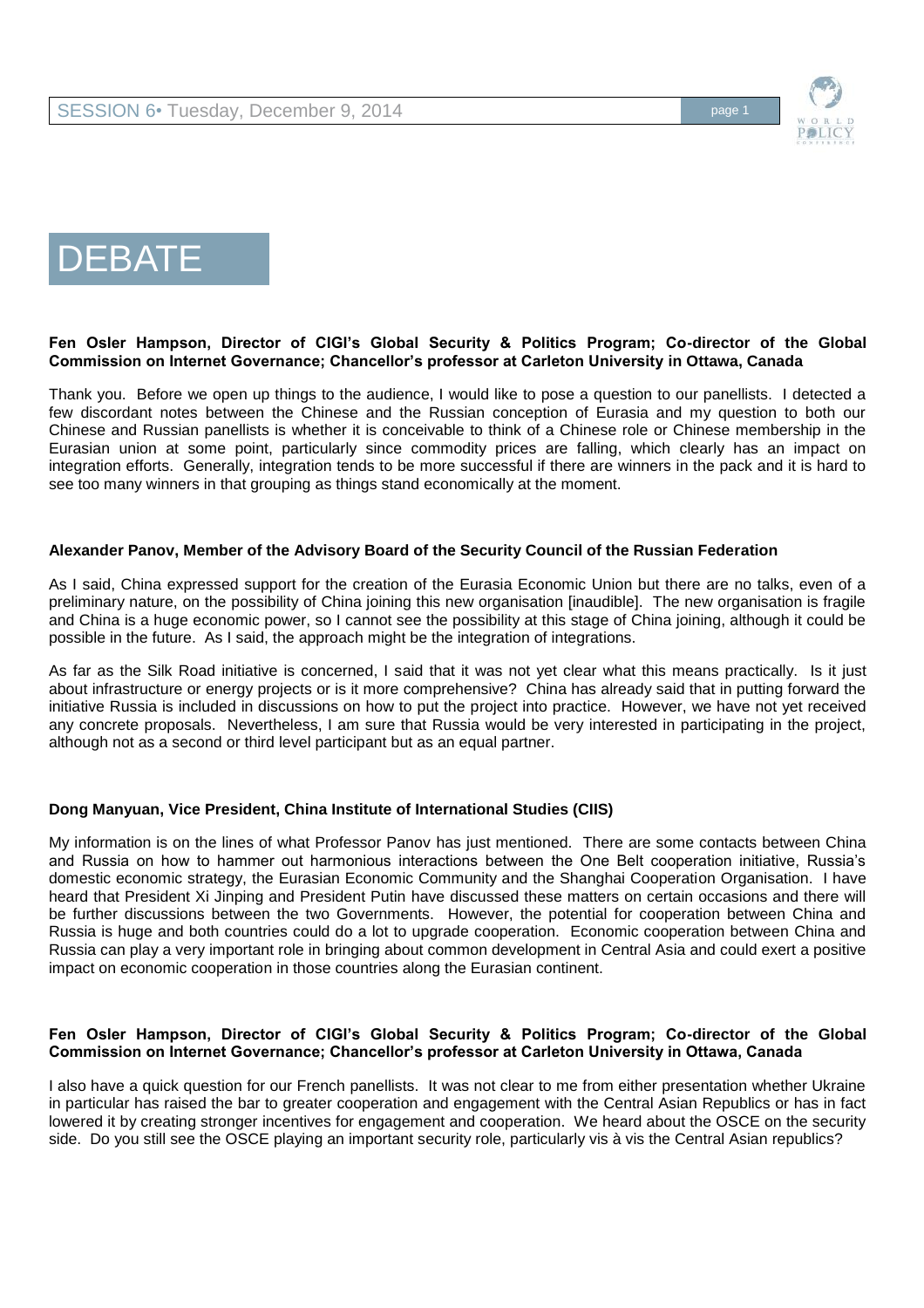

## **Justin Vaïsse, Director of the Policy Planning Staff, French Ministry of Foreign Affairs**

The OSCE is the only organisation that we have and the only place that is pan European and, I would add, Eurasian, at least in part, where all the countries are represented on an equal basis and have the opportunity to discuss security issues with a clear basis for discussion and negotiation, which is the Helsinki Charter and the recognition of the sovereignty of countries and so on. To that extent, it is therefore useful and we hope to see it play a greater role, even for Ukraine, in areas such as border control. It is something that we count on a lot.

#### **Michel Foucher, Chair of applied geopolitics at College of World Studies; Former French Ambassador to Latvia; Former Director of the Policy Planning Staff, French Foreign Ministry**

Les sanctions euro-américaines ont un impact économique et financier important, beaucoup plus qu'un impact politique, sur les décisions du Kremlin ; elles ont considérablement accéléré – on l'a vu pour le gaz – la conclusion de toute une série d'accords entre la Russie et la Chine. Donc d'une certaine façon, il y a eu une mise en œuvre de certaines thèses idéologiques autour de l'Eurasie. C'est une réalité géographique, un espace intermédiaire. En effet, comme le dit notre ami russe : ou bien on regarde passer les trains, ou bien on est un acteur de tout cela. Sur les cartes officielles chinoises, la « silk road economic belt » ne passe par le territoire russe. La Russie est mentionnée à partir du Bosphore. En effet, il y a certainement là des différences de points de vue, avec en particulier le facteur iranien, sur lequel je crois qu'il faudrait qu'on soit peut-être un peu plus attentif.

#### **Justin Vaïsse, Director of the Policy Planning Staff, French Ministry of Foreign Affairs**

Oui si je peux juste rajouter une chose : il y a eu un phénomène intéressant il y a deux semaines, qui est l'interconnexion par l'Iran de son réseau ferré au nord avec le réseau centrasiatique, lui permettant d'être mieux connecté à la Chine et raccourcissant les délais entre la Chine et l'Iran jusqu'au sud, c'est-à-dire jusqu'aux mers chaudes.

#### **Fen Osler Hampson, Director of CIGI's Global Security & Politics Program; Co-director of the Global Commission on Internet Governance; Chancellor's professor at Carleton University in Ottawa, Canada**

Well, at this point, I'd like to invite our patient audience to ask questions. The gentlemen in the middle row there, right there.

#### **Sergei Karaganov, Honorary Chairman of the Presidium of the non-governmental Council on Foreign and Defense Policy of Russia**

It was an excellent panel. However, I would like to remind you that there was another institution that we should have mentioned and which will be playing probably a crucial role in the build-up of what will be a future Eurasia, like it or not. It is the Shanghai Cooperation Organization, which will bring in three or four other states in the next five years, [It was mentioned, briefly] like Iran, probably Pakistan and Turkey. It is rapidly moving into a combination of economic and security fields. Previously, the Chinese didn't want it to be more about economy and Russia wanted it to be more about security. We competed. Now I think we are merging because we need that. So it will be a central organization. So there will be something of a geo-economic and political alliance in the centre of Eurasia. What kind of relationship will it have with the outside world? That is a big issue. So I would like you to react about the future of the Shanghai Cooperation Organization. Thank you.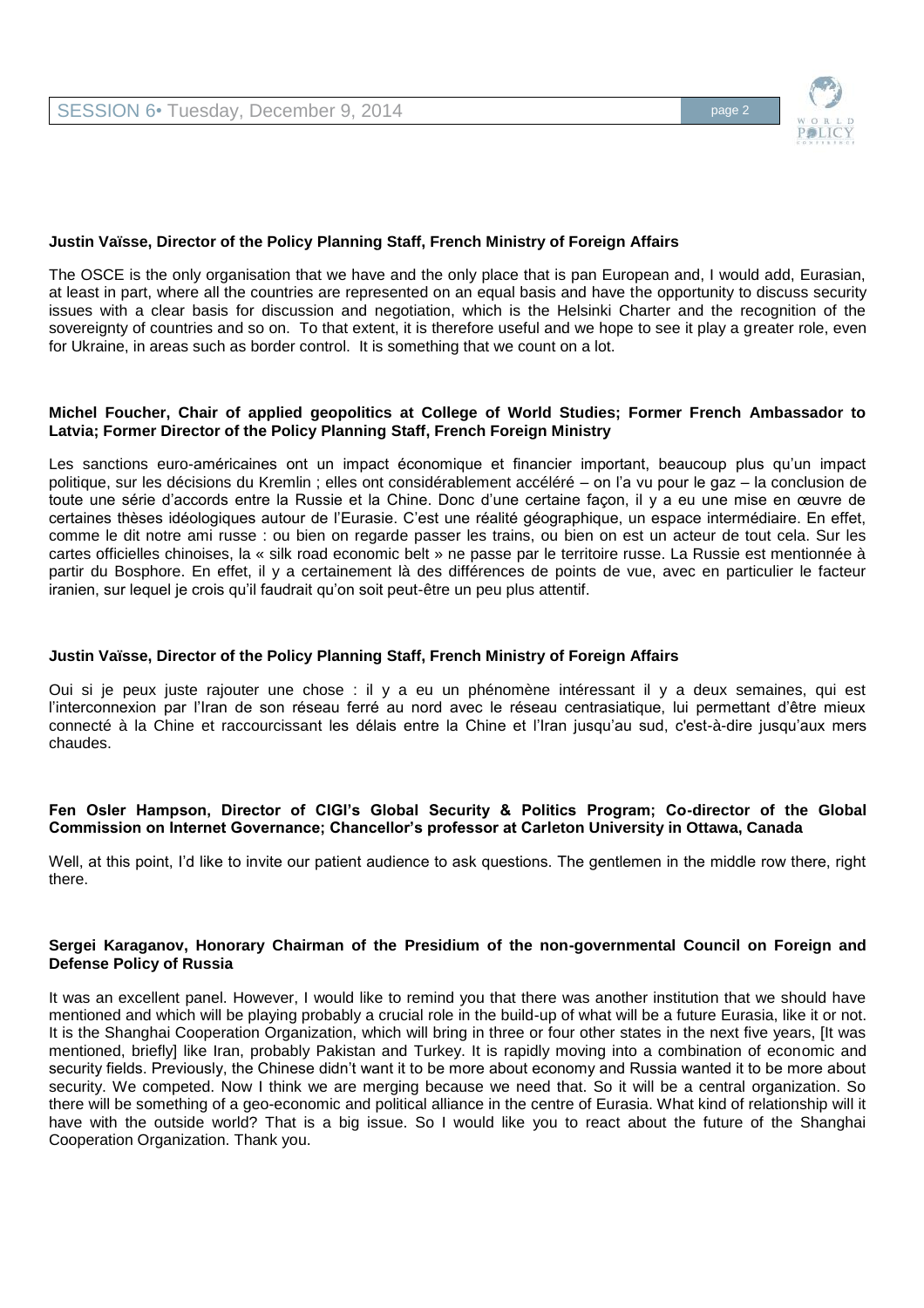

## **Fen Osler Hampson, Director of CIGI's Global Security & Politics Program; Co-director of the Global Commission on Internet Governance; Chancellor's professor at Carleton University in Ottawa, Canada**

Okay, yes, the SCO was indeed mentioned. I mentioned it in my remarks; some of the panelists mentioned it. I'm going to collect one more question and then I'll ask our panelists to respond. The gentleman over there, on my left.

## **Thomas Gomart, Vice President for Strategic Development at Ifri**

J'ai deux commentaires qui vont me conduire à une question. Le premier commentaire porte sur la forme de désintérêt de ce concept de l'Eurasie en Europe. Un désintérêt qui – ça a été rappelé – n'est pas partagé aux Etats-Unis, puisque sous l'Administration Bush, il y a eu une volonté de segmenter, au fond, ce qui était présenté comme l'espace postsoviétique contre Central Asia, Caucasus and Eastern Europe. Et nous avons effectivement porté assez peu d'attention en Europe à ce concept d'Eurasie qui est très présent chez Poutine depuis le départ, avec à la fois son projet d'espace à quatre, qui est formulé dès 2003 entre la Russie, le Kazakhstan, la Biélorussie et l'Ukraine, et également – ça n'a pas été mentionné – l'importance accordée à ce moment-là à l'Organisation du traité de sécurité collective, censée être le pendant militaire de l'OTAN dans l'espace eurasiatique.

Et donc ça me conduit à ma question. J'aimerais avoir l'avis des panélistes sur la dynamique provoquée par la crise ukrainienne – Michel Foucher en a dit un mot – c'est-à-dire la réalité qu'ils accordent à ce rapprochement entre la Chine et la Russie. Est-ce que ça leur semble être quelque chose qui va aller plus loin ou bien est-ce que c'est quelque chose de très conjoncturel, qui correspondrait à une sorte de manœuvre diplomatique un peu désespérée de Moscou. Merci de votre réponse.

## **Fen Osler Hampson, Director of CIGI's Global Security & Politics Program; Co-director of the Global Commission on Internet Governance; Chancellor's professor at Carleton University in Ottawa, Canada**

We'll just go down the panel. You can take either question.

# **Dong Manyuan, Vice President, China Institute of International Studies (CIIS)**

About the Shanghai Cooperation Organization: this is the very fruit of cooperation and consultation framework for the member countries. I think that every member of the SCO are on equal footing and respect each other. At the initial stage of this organization, it focuses on cooperation on the fight against religious extremism and helps regions separated by international terrorism. But at the later stage, the cooperation expanded to the economic domain. There are also some cooperation projects in the economic field. So the function of Shanghai Cooperation Organization got attention from some Eurasian countries. Some countries became observers and dialogue partners such as India, Pakistan, Iran, Mongolia, and Turkey. Some countries also applied for full membership of the Shanghai Cooperation Organization. Maybe in the future, the membership will expand. There is alot of work to do concerning the SCO. How to build a cooperation with other regional organization and cooperation framework? Thank you.

#### **Michel Foucher, Chair of applied geopolitics at College of World Studies; Former French Ambassador to Latvia; Former Director of the Policy Planning Staff, French Foreign Ministry**

Une vision autarcique de l'union économique eurasiatique serait une erreur. L'Ukraine n'en fera pas partie, bon. Mais l'intérêt de l'Union européenne comme celui de la Fédération de Russie - plus de 50% des échanges de la Fédération de Russie continuent de se faire avec l'Union européenne – serait de reprendre le plus vite possible une coopération économique, une fois la situation dans cette région réglée par un accord tripartite entre Bruxelles, Kiev et Moscou. Les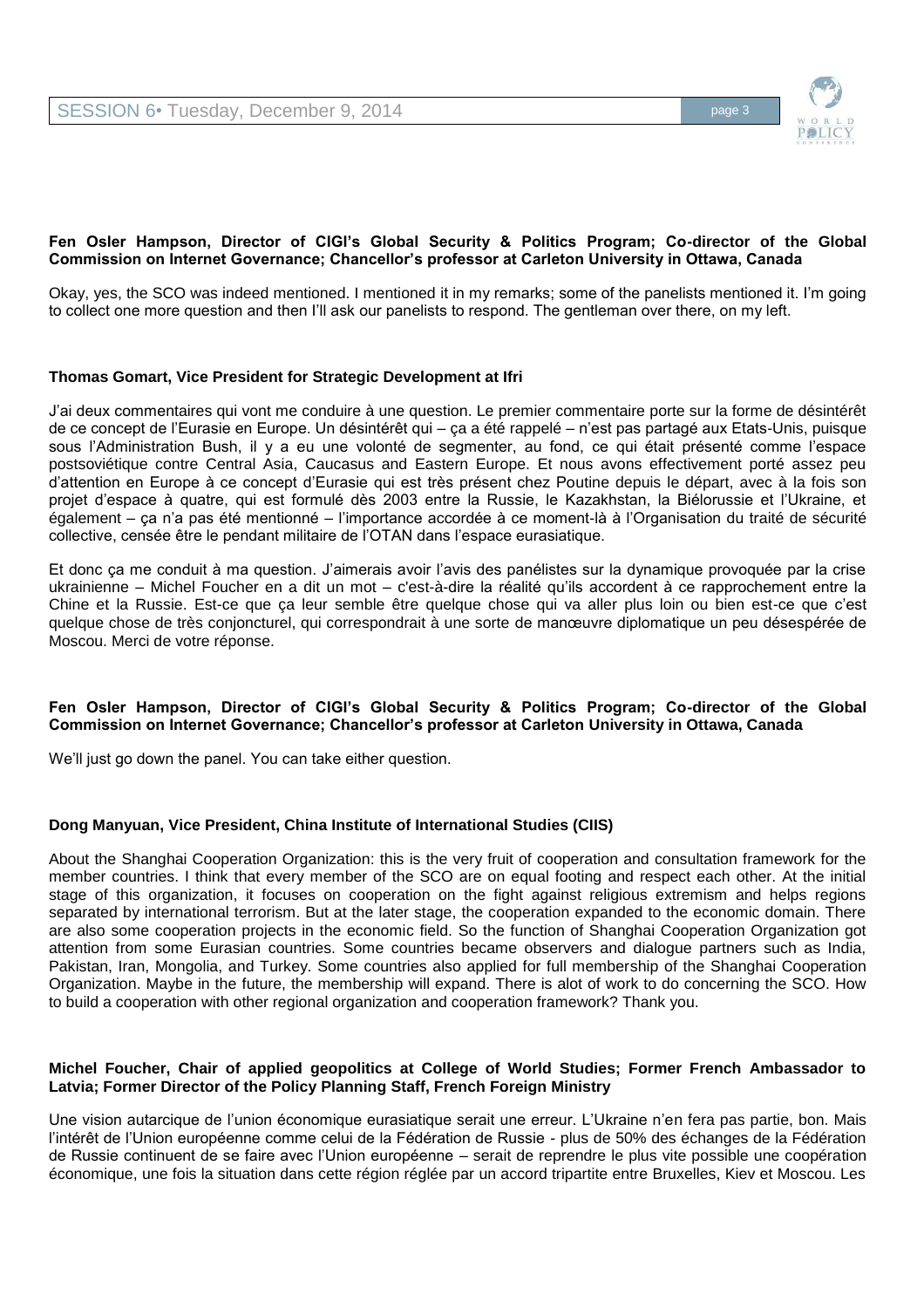

investissements européens et notamment français en Russie concernent les infrastructures. Alors peut-être que le TGV Kazan-Moscou sera chinois, mais je préfère que ça soit Alstom – désolé pour mon collègue chinois.

## **Alexander Panov, Member of the Advisory Board of the Security Council of the Russian Federation**

Even before the Ukraine crisis, Russia put forward several times a proposal to discuss economic matters between Russia, Ukraine and European Union. How to avoid such situation in which Ukraine will be divided between two choices: either the European Union or Russia. But finally, it happened in such way: the European Union and the United States pressed the Ukrainians to make a choice in favor of one side. Now we see that the situation is complicated. But at the same time, the Russian leadership is saying that we are still interested to have these consultation and talks between the three parties, and to find some solutions. Economically, Ukraine is more connected with Russia than with the European Union. Russian funds were invested in many sectors of the Ukrainian economy. Ukrainian production is not needed on the European market. So, if we are to cut all the links between Ukraine and Russia, then the Ukrainian economy will be in a very dangerous situation. It is already so. It's interesting. Are the European Union and the United States ready to pay for the absolute remodernization of the Ukrainian economy, which requires billions and billions of dollars? And before that, how will Ukraine survive? It's interesting to see that when it comes down to the European Union giving money to Ukraine, they disappear, without any result. Because everyone knows it is out of corruption. Now, it's an interesting and maybe unique situation. The Ukrainian government included several foreigners into its government, because they don't trust their own people. But to return to the point, I think that there is still room for negotiation. On practical evidence, I know that between the Russian economic agencies and ministers and the European Union's branches, there is still going-on consultations and talks on practical matters. So I'm not so pessimistic. I'm sure that, as I said, sooner or later, the crisis will be over but we should find a solution to this problem as soon as possible.

# **Justin Vaïsse, Director of the Policy Planning Staff, French Ministry of Foreign Affairs**

Je répondrai à la question de Thomas. Pour être franc, moi, je suis assez sceptique. Je pense que de toute façon, il y avait une tendance de la Russie à se tourner davantage vers la Chine, ce qui était une diversification qui, quels que soient les événements en Ukraine ou ailleurs, était logique. Mais je pense que d'une part, il y a eu un petit peu une part d'illusion dans l'idée que l'Europe, sur le plan énergétique par exemple, pourrait se tourner vers l'ouest, vers le gaz de schiste américain, et que la Russie pourrait se tourner, pour l'exportation, vers l'est, vers la Chine. Dans les deux cas, on a non seulement des délais très importants mais aussi des logiques économiques, dont la récente baisse du pétrole et donc du gaz pour les contrats qui sont liés au prix du pétrole nous rappelle qu'ils sont assez imprévisibles et qu'ils peuvent changer la donne. En outre, il y a un certain nombre de choses que la Russie ne peut pas trouver en Chine. Elle peut certainement trouver des capitaux, elle peut trouver en partie de la technologie, en partie de la main d'œuvre, même si ce n'est sans doute pas ce qu'elle souhaite – mais elle en aura. Elle ne peut pas trouver certaines technologies, en particulier pour la modernisation de l'exploitation de ses ressources pétrolières, ce qui constitue une des limites à ce rapprochement.

Mais pour ajouter plus de choses à cette question, puisqu'il s''agit de rapports de force, je voudrais revenir à une conversation que j'ai eue – et qui montre bien la différence de vues entre les Français et les Russes et certainement entre les Européens et les Russes – avec Sergey Karaganov il y a quelques mois à Moscou. Je disais à Sergey, pour le provoquer un petit peu – on était en anglais : « But the Chinese are going to eat your lunch ! » C'est-à-dire qu'en effet il me semble qu'en Asie centrale et ailleurs, les Chinois allaient avoir la haute main sur un certain nombre d'investissements, sur les échanges économiques, etc. La réponse de Sergey, c'était : « Make my day. » C'est-à-dire que par rapport à une relation peut-être déséquilibrée avec les Européens et une relation déséquilibrée avec les Chinois, nous étions prêts, expliquait-il, sans vouloir trahir une discussion qu'on a eue entre nous, à essayer la carte chinoise.